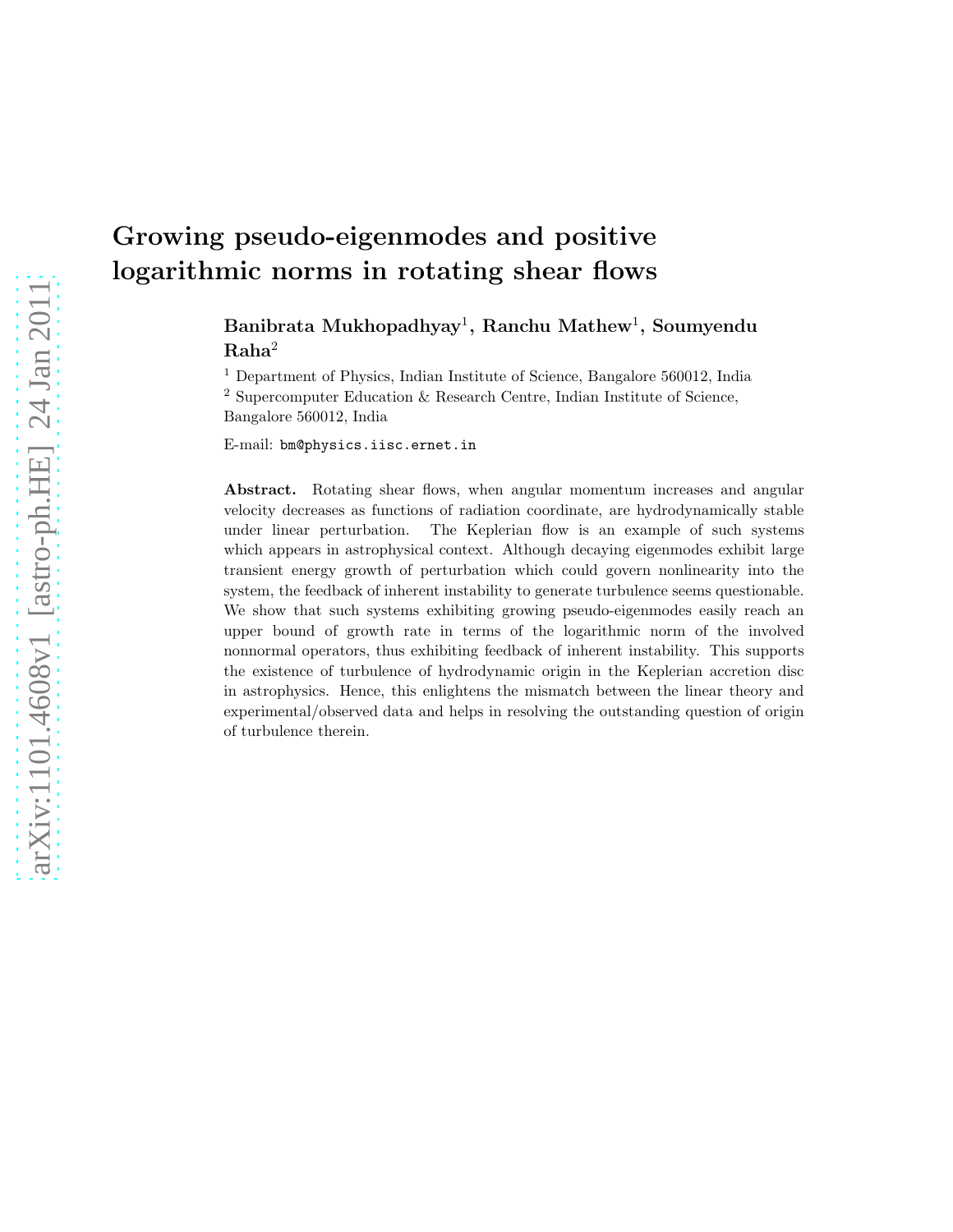### 1. Introduction

Despite many efforts devoted, the origin of hydrodynamic turbulence is still poorly understood, because there is a significant mismatch between the predictions of linear theory and the experimental data (see e.g.  $[1, 2]$  $[1, 2]$ ). The mismatch between theoretical results and observed data is also found in astrophysical contexts, where the accretion flow with Keplerian angular momentum profile is a common subject.

The hot ionized Keplerian disc flow, which is linearly stable otherwise, in presence of magnetic coupling is shown to exhibit magneto-rotational-instability (MRI) [\[3\]](#page-8-2) based on a local analysis. Then the unstable modes were thought to lead to nonlinearity and then turbulence in the flow. However, it was also shown that the criterion drawn from the local dispersion relation is inadequate and may be misleading [\[4,](#page-8-3) [5\]](#page-8-4). Then the question arises that how could a Keplerian accretion disc flow having a very low molecular viscosity generate turbulence, which could successively govern diffusive viscosity to support transfer of mass inwards and angular momentum outwards, in absence of any unstable mode of hydrodynamic origin?

On the other hand, the existence of large transient growth of perturbation in plane Couette flow with and without the Coriolis force were demonstrated  $[1, 2]$  $[1, 2]$ . It was argued that the large transient growth plausibly could lead to subcritical transition to turbulence in laboratory experiments and in astrophysical flows which in turn could lead to turbulent viscosity [\[6\]](#page-8-5). Note, however, that the shear flows with and without rotation are physically quite different. The threedimensional growth factors and then plausible turbulent viscosity in presence of the Coriolis force were shown to be significant in Keplerian flow only if the elliptical vortices present in the background flow [\[7,](#page-9-0) [8\]](#page-9-1). The Coriolis effect, which absorbs the pressure fluctuation, is the main culprit to kill any growth of energy in the background of linear shear. Moreover, very importantly, the feedback of inherent instability and then sustenance of turbulence based on large transient growth is questionable, in lieu of linear instabilities. Therefore, the problem of hydrodynamic transition to turbulence in rotating shear flow, particularly when angular momentum increases and angular velocity decreases as functions of radial coordinate, e.g. in the astrophysical accretion disc, remains unsolved. While, Bech & Anderson [\[9\]](#page-9-2) found turbulence persisting in numerical simulations of subcritical rotating flows for large enough Reynolds numbers, in general the problem of hydrodynamic transition to turbulence in rotating shear flows, particularly the astrophysical ones, has not been paid enough attention in the literature so far.

Decades back Craik [\[10\]](#page-9-3) studied the impact of rotation (including the Keplerian one) and hence the Coriolis effects to the flow with elliptical streamlines. Later on, Salhi [\[11\]](#page-9-4) examined rotation and buoyancy effects on homogeneous shear flows and found similarities between rotation and stratification effects. In fact, much earlier Bradshaw [\[12\]](#page-9-5) discussed the formal algebraic analogy between the parameters describing streamline curvature and buoyancy in a turbulent flow. Very recently, the stability problem of unbounded rotating shear flows has been again studied in presence of uniform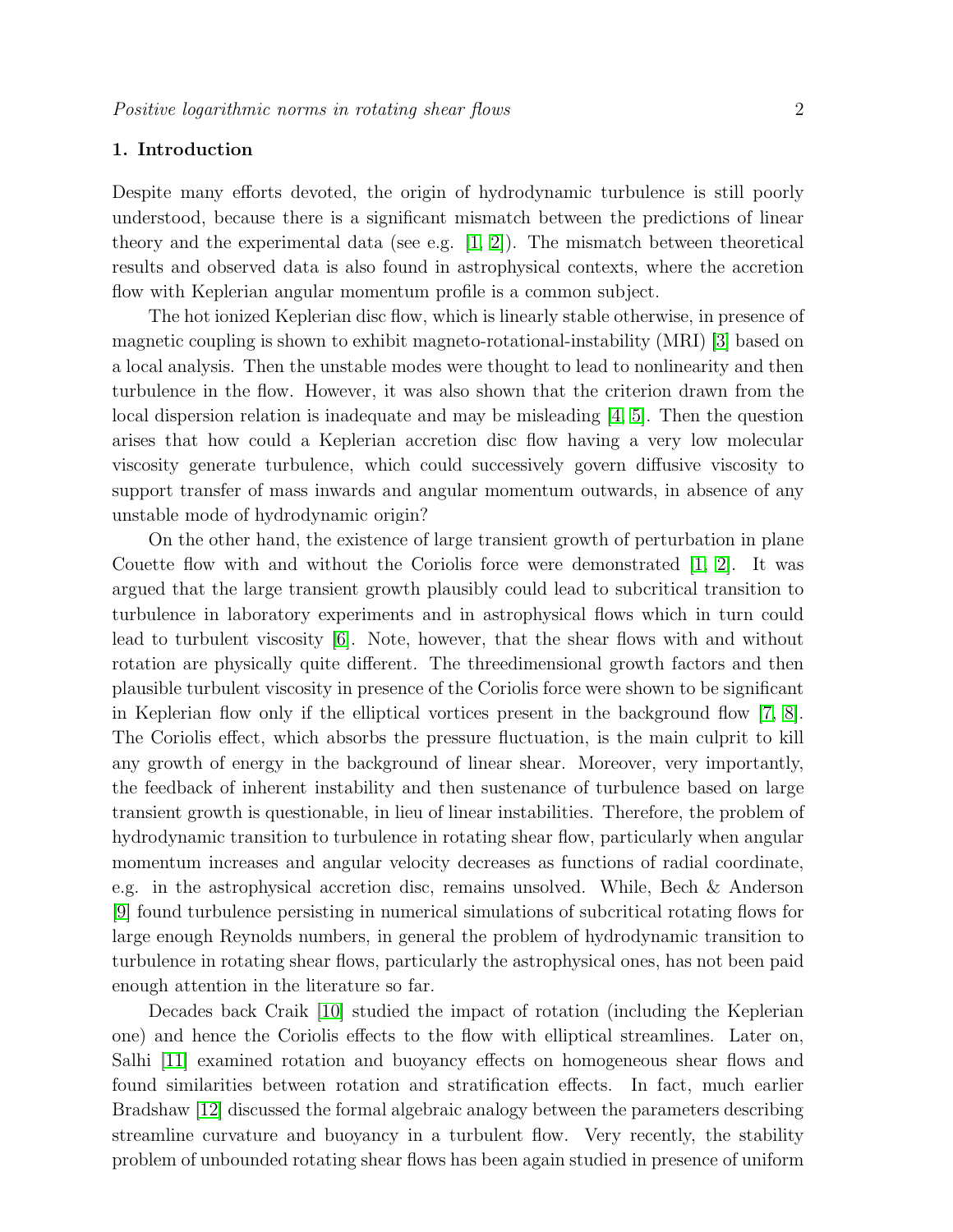vertical density stratification [\[13\]](#page-9-6) which has important astrophysical applications e.g. in geometrically thin radially stratified accretion discs. Note that indeed Johnson and Gammie [\[14\]](#page-9-7) investigated nonaxisymmetric radially stratified linearized accretion discs in a shearing sheet approximation neglecting vertical structure. Then they studied the time evolution of a plane wave perturbation co-moving with the shear flow. The shearing flow with rotation and stratification has many other applications, including that in geophysics, as described in detail by Salhi & Cambon [\[13\]](#page-9-6). Interestingly, same/similar physics is borrowed to understand rotating shear flows in different communities with the use of different terminologies. While engineering community compute "rotational Richardson number" introduced by Bradshaw [\[12\]](#page-9-5) to understand linear stability of a flow which is proportional to the square of epicyclic frequency used by the astrophysicists and Rayleigh number by the fluid dynamicists in general for the same purpose. While positive Richardson number and Rayleigh number correspond to linear stability in engineering and fluid physics respectively,  $q < 2$  (real value of epicyclic frequency) is the equivalent condition in astrophysics with angular velocity  $\Omega \sim r^{-q}$  (will be discussed in detail in subsequent sections).

We show that rotating flows exhibiting pseudo-eigenmodes, in absence of any unstable eigenmode itself, quickly reach a growth rate of the order of the logarithmic norm under a very small perturbation. This plausibly triggers turbulence. Note that the logarithmic norm, as discussed later, is an upper bound of such growth rates. This establishes that the intrinsic perturbation in the system is enough to sustain the turbulence which is a manifestation of the transient local instability. Thus, the turbulence of rotating shear flows and the viscosity of hydrodynamic origin in accretion discs is shown to be an inherent property of these systems.

In the next section we describe hydrodynamic equations in shear flows, pseudoeigenmodes, logarithmic norm and corresponding transient instability in presence of the Coriolis effects. Subsequently, in §3 we discuss solutions. Finally, in §4 we summarize with conclusions.

# 2. Equations describing shear flow in presence of the Coriolis effect and the corresponding pseudo-eigenmode and logarithmic norm

Let us focus on a local analysis considering a small patch of rotating shear flow whose unperturbed velocity profile  $\vec{U}$  corresponds to the background shear and angular velocity  $\Omega \sim r^{-q}$ , as described earlier [\[2\]](#page-8-1), shown schematically in Fig. [1.](#page-3-0) Following earlier work [\[2\]](#page-8-1) all the variables are written in the dimensionless form. The figure describes our choice of local Cartesian coordinates: x is along the radial direction, y is along the azimuthal or streamwise direction, and  $z$  is along the vertical direction. The unperturbed flow has a velocity in the y-direction and a gradient of velocity i.e. shear along the x-direction. The Coriolis force arised due to rotation of the patch is described by an angular velocity vector  $Ω$  along the *z*-direction.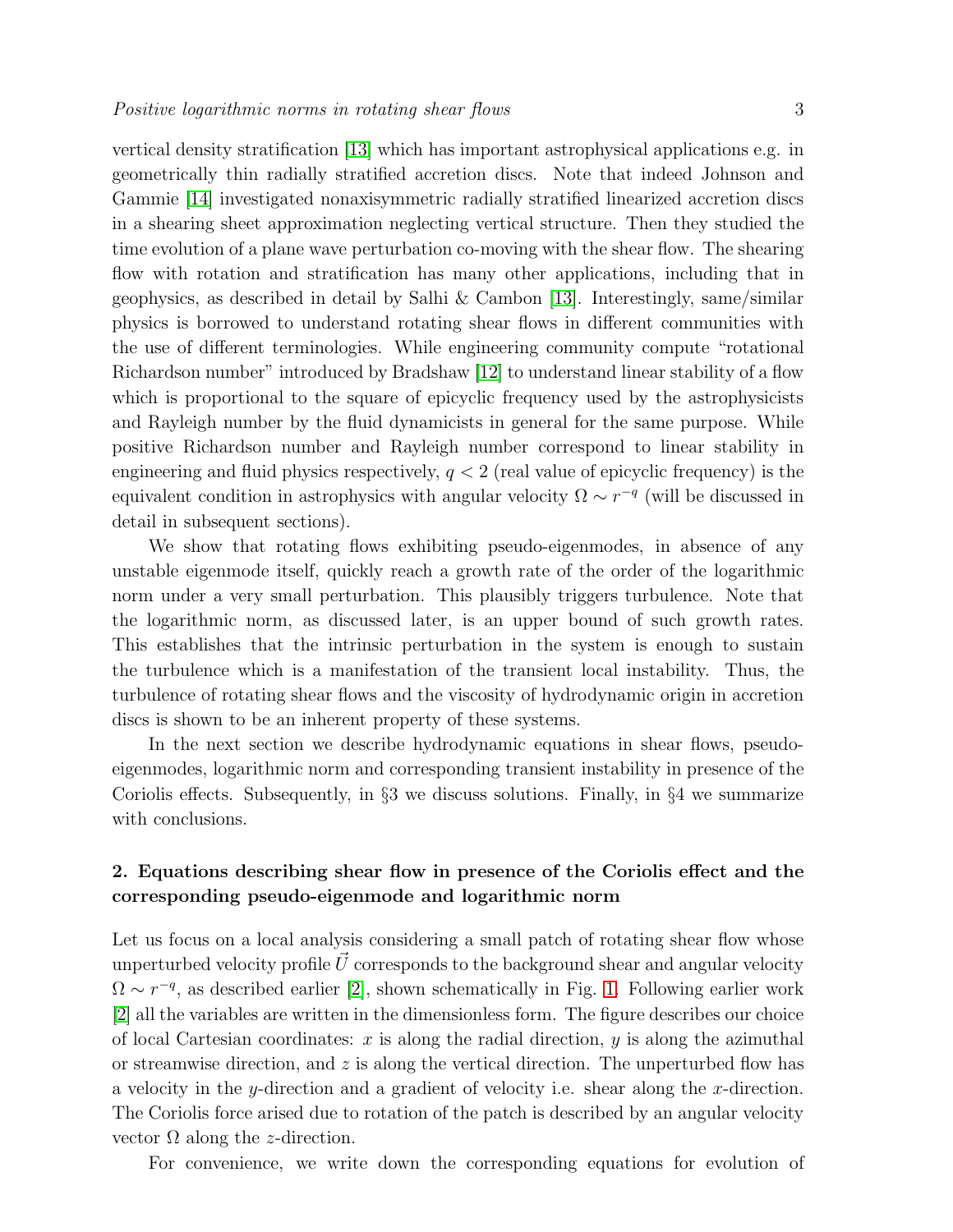

<span id="page-3-0"></span>Figure 1. Background unperturbed flow in the local comoving box. Size of arrows indicates the magnitude of the respective velocities.

perturbation in terms of the set of velocity and corresponding vorticity  $(u, \zeta)$  and hence the Orr-Sommerfeld and Squire equations in the presence of Coriolis acceleration are given by

$$
\left(\frac{\partial}{\partial t} + U\frac{\partial}{\partial y}\right)\nabla^2 u - \frac{\partial^2 U}{\partial x^2}\frac{\partial u}{\partial y} + \frac{2}{q}\frac{\partial \zeta}{\partial z} = \frac{1}{R_e}\nabla^4 u\tag{1}
$$

$$
\left(\frac{\partial}{\partial t} + U\frac{\partial}{\partial y}\right)\zeta - \frac{\partial U}{\partial x}\frac{\partial u}{\partial z} - \frac{2}{q}\frac{\partial u}{\partial z} = \frac{1}{R_e}\nabla^2\zeta,
$$
\n(2)

where u is the x-component of velocity and  $\zeta$  is the corresponding component of vorticity,  $q = 3/2$  for a Keplerian flow and  $q = 2$  for a constant angular momentum flow, and  $R_e$  is the Reynolds number. Note that in presence of linear background shear, what is of present interest,  $\vec{U} = (0, -x, 0)$  and hence the term proportional to  $\frac{\partial^2 U}{\partial x^2}$  vanishes. For detailed description, see Mukhopadhyay et al. [\[2\]](#page-8-1). We further reduce the set of equations in the form of an eigenvalue equation

<span id="page-3-1"></span>
$$
\frac{\partial Q}{\partial t} = -i\mathcal{L}Q,\tag{3}
$$

where

$$
Q = \begin{pmatrix} \hat{u} \\ \hat{\zeta} \end{pmatrix},
$$
  
 
$$
u(x, y, z, t) = \hat{u}(x, t) \exp[i(k_y y + k_z z)],
$$
  
\n
$$
\zeta(x, y, z, t) = \hat{\zeta}(x, t) \exp[i(k_y y + k_z z)],
$$
\n(4)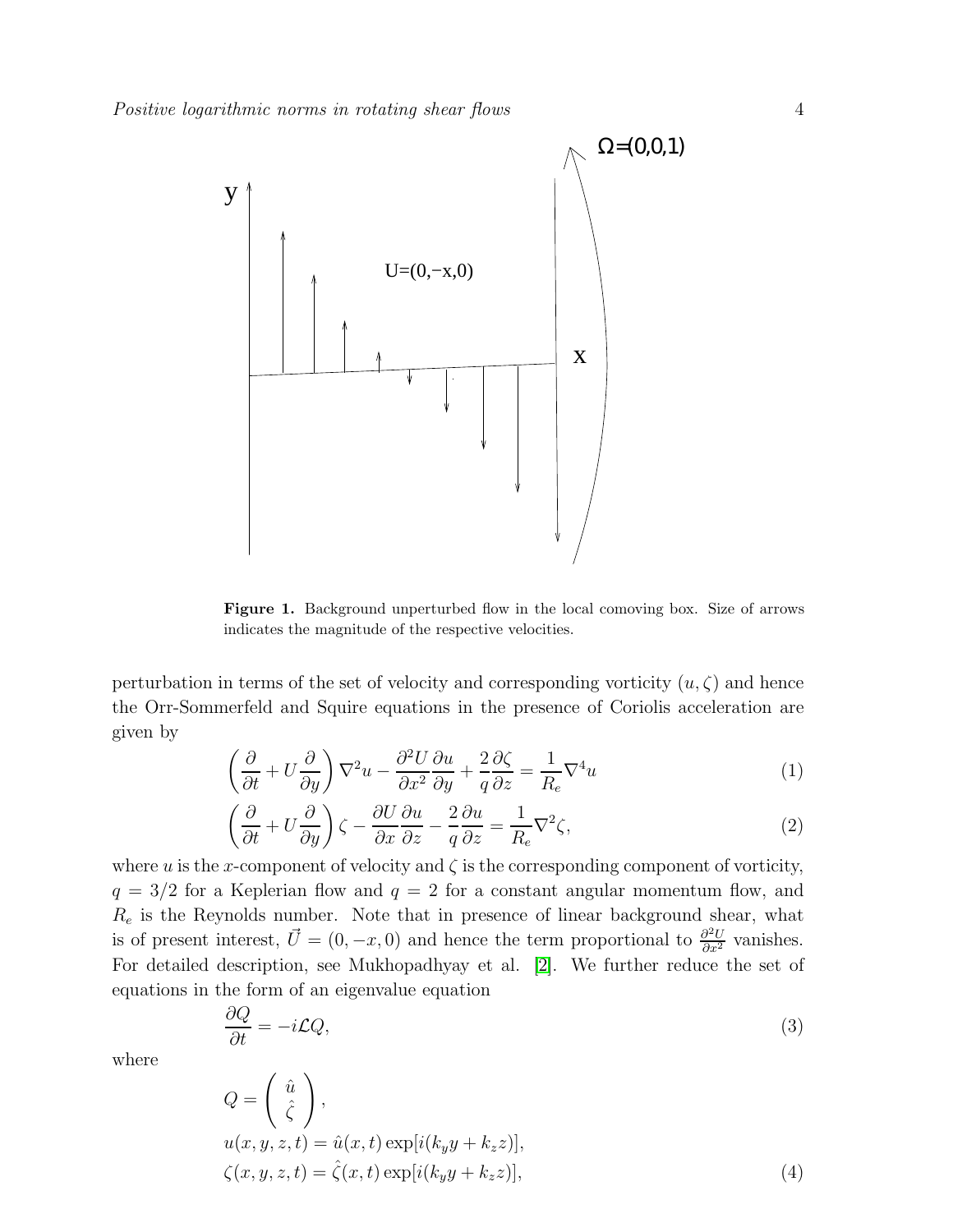and  $\mathcal{L} = \mathcal{L}(k_y, k_z, R_e)$ , is a differential operator. Note that because of translation invariance of the unperturbed flow in the  $y$  and  $z$  directions, we decompose the perturbations in terms of Fourier modes.

The solution of Eqn. [\(3\)](#page-3-1), describing the evolution of perturbation, can be written in terms of an eigenfunction expansion

$$
Q(x,t) = \sum_{j=1}^{\infty} C_j \exp(-i\sigma_j t) \tilde{Q}_j(x),
$$
  
and 
$$
\tilde{Q}_j(x) = \begin{pmatrix} \tilde{u}_j(x) \\ \tilde{\zeta}_j(x) \end{pmatrix},
$$
 (5)

where the complex eigenvalue of the problem  $\sigma_j = \sigma_{Rj} + i\sigma_{Ij}$ . Therefore, for the jth mode, Eqn. [\(3\)](#page-3-1) reduces to

<span id="page-4-3"></span>
$$
\mathcal{L}\tilde{Q}_j = \sigma_j \tilde{Q}_j. \tag{6}
$$

To obtain the set of eigenvalues and eigenvectors, we convert the differential operator  $\mathcal L$  into an  $N \times N$  matrix in a finite-difference representation and then compute the eigenvalues and eigenvectors of the matrix. The physical parameters involved in the problem (mainly  $R_e$  and the components of perturbation wave-vector  $k_y, k_z$  described below) determine the required order N of the matrix for adequate accuracy.

It is well known (see e.g. [\[2\]](#page-8-1)) that all the eigenmodes are stable, i.e.  $\sigma_{Ij} < 0$  for all j, when  $q < 2$ . However, the corresponding pseudo-eigenmodes may be unstable. Following previous work discussing nonrotating shear flows [\[1\]](#page-8-0), let us try to understand it. If the linearized fluid system is driven by a signal of the form  $S(x,t) = e^{-i\sigma t} s(x)$ , then Eqn. [\(3\)](#page-3-1) becomes

<span id="page-4-2"></span>
$$
\frac{dQ}{dt} = -i\mathcal{L}Q + e^{-i\sigma t}s.\tag{7}
$$

It can be verified that the response will be of the form  $Q(x,t) = ie^{-i\sigma t}\varphi(x)$  where  $\varphi = (\sigma I - \mathcal{L})^{-1} s$  and I is the identity matrix. The operator  $(\sigma I - \mathcal{L})^{-1}$  transforms the input s to the linearized flow at frequency  $\sigma$  into the corresponding output  $\varphi$ . The maximum amplification rate that occurs in the process can be written as

<span id="page-4-0"></span>
$$
||(\sigma I - \mathcal{L})^{-1}|| \equiv \text{maximum} \left( \frac{||\varphi||}{||s||} \right), \tag{8}
$$

where  $\|.\|$  denotes a norm of the respective quantities, in the present work 2−norm [\[2\]](#page-8-1).

Now an eigenvalue of  $\mathcal L$  is  $\sigma$  if

<span id="page-4-1"></span>
$$
\mathcal{L}\varphi = \sigma I\varphi,\tag{9}
$$

where  $\varphi$  is the corresponding eigenvector. On the other hand, using Eqns. [\(8\)](#page-4-0) and [\(9\)](#page-4-1) σ can be identified as an eigenvalue of L if the perturbation with frequency σ brings an unbounded amplification so that

$$
A(k_y, k_z, R) \equiv ||(\sigma I - \mathcal{L})^{-1}|| = \infty.
$$
\n(10)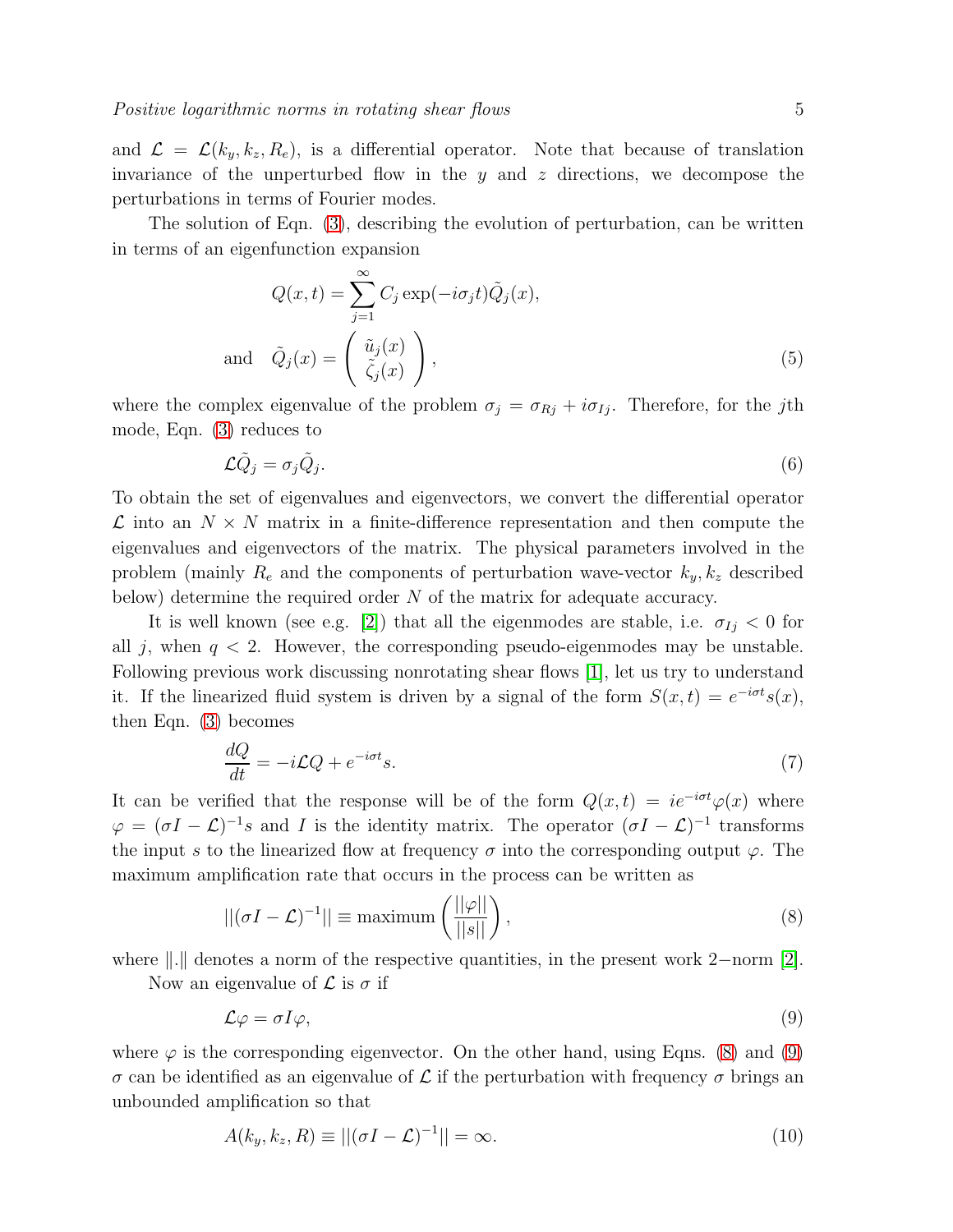Positive logarithmic norms in rotating shear flows 6

Generalizing the above definition of an eigenvalue, we can define  $\sigma$  as an  $\epsilon$ -pseudo-eigenvalue [\[16\]](#page-9-8) of  $\mathcal L$  for any  $\epsilon > 0$ , if

<span id="page-5-0"></span>
$$
A(k_y, k_z, R) \equiv ||(\sigma I - \mathcal{L})^{-1}|| = \epsilon^{-1},
$$
\n(11)

when  $\varphi$  is the corresponding  $\epsilon$ -pseudo-eigenvector/mode such that

$$
||(\mathcal{L} - \sigma I)\varphi|| = ||\epsilon\varphi||. \tag{12}
$$

Naturally as  $\epsilon \to 0$ ,  $\varphi$  and  $\sigma$  tend to be the pure eigenmode and eigenvalue respectively. The set of  $\epsilon$ -pseudo-eigenvalues of an operator is called the  $\epsilon$ -pseudo-eigenspectrum.

Therefore, we can classify the amplification in three regimes. First, if  $R_e$  is equal or greater than a certain critical value  $R_{ec}$  ( $R_e \geq R_{ec}$ ), and  $\mathcal L$  has at least one *eigenvalue* in the upper half-plane of the Argand diagram, then  $\epsilon = 0$  and  $A = \infty$ ; the flow in this regime is linearly unstable (i.e. the system has at least one exponential growing mode). Second, if  $R_e$  is smaller than a certain value,  $R_{eg}$  ( $R_e < R_{eg}$ ), and all the *eigenvalues* lie in the lower half-plane of the Argand diagram, then  $\epsilon = 1$  and  $A = 1$ ; this implies no amplification (i.e. there is no exponential growing mode). Finally, if  $R_{eg} \leq R_e < R_{ec}$ and  $\mathcal L$  has at least one pseudo-eigenvalue in the upper half-plane (although all the eigenvalues still lie in the lower half-plane), then  $1 > \epsilon > 0$  and  $1 < A < \infty$ ; this is the regime of linearly stable flow with the existence of transient growth (i.e. the system has at least one growing pseudo-eigenmode).

#### 2.1. Logarithmic norm and minimum perturbation

Now a very important related quantity is the logarithmic norm which is the upper bound of the possible transient growth rate. The logarithmic norm,  $\mu_p$ , of a square matrix operator A using a matrix  $p$ -norm is defined [\[15\]](#page-9-9) as

$$
\mu_p := \lim_{h \to 0, h > 0, h \in \mathbb{R}} \frac{\|I + hA\|_p - 1}{h} \tag{13}
$$

for a natural number  $p = 1, 2, \dots, \infty$ , where h is the time interval, R is the set of real numbers. For  $p = 2$ , it is readily shown that

$$
\mu_2(A) = \lambda_{\max}\left(\frac{A + A^{\dagger}}{2}\right) \ge \max\left(Re[\lambda(A)]\right),\tag{14}
$$

where  $\lambda$  denotes an eigenvalue of the symmetric operand matrix and Re indicates real part. The growth of the solution  $Q(x, t)$  of Eqn. [\(7\)](#page-4-2) over a non-zero time interval h can be upper bounded [\[15\]](#page-9-9) as follows:

$$
||Q(x, t+h)||_p \le ||I + (-i\mathcal{L})h||_p ||Q(x, t)||_p + h|e^{-i\sigma t}|||s||_p + \mathcal{O}(h^2)
$$
\n(15)

and the limiting maximum growth rate then can be written as

$$
||Q(x, t+h)||_p \le \lim_{h \to 0, h > 0} \left( \frac{||I + (-i\mathcal{L})h||_p - 1}{h} ||Q(x, t)||_p + |e^{-i\sigma t}||_s||_p + \mathcal{O}(h) \right)
$$
  

$$
\le \mu_p(-i\mathcal{L}) ||Q(x, t)||_p + |e^{-i\sigma t}||_s||_p
$$
 (16)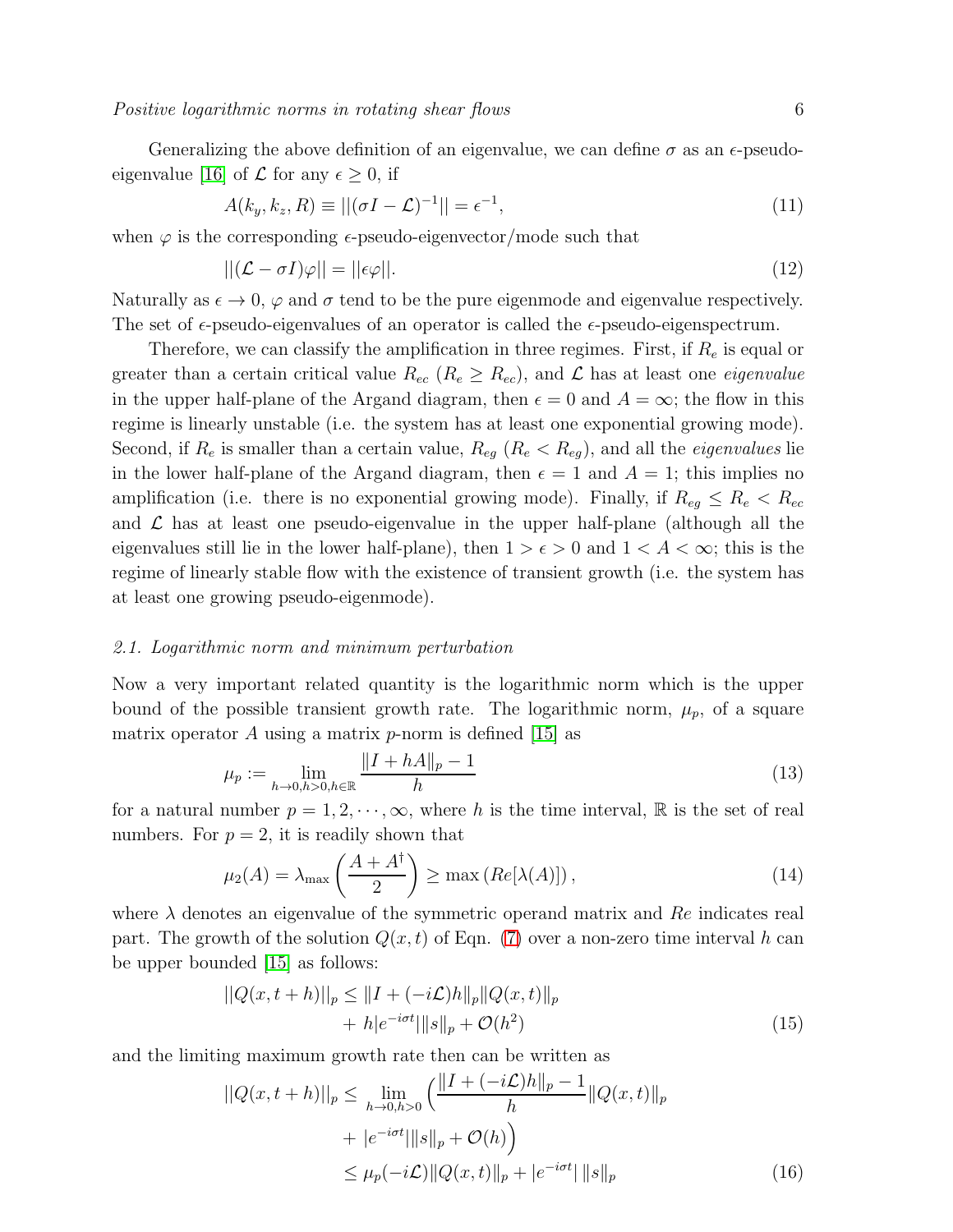from which one can see that the logarithmic norm of  $-i\mathcal{L}$  determines the upper bound of the transient growth of the system in Eqn. [\(7\)](#page-4-2). Hence, for a suitably small perturbation if we obtain a pseudo-eigenvalue which is close to the logarithmic norm and is in the upper half plane of the Argand diagram, then the system will exhibit sustainable transient instability. The non-negative real parts in the pseudo-eigenspectrum of  $-i\mathcal{L}$ , i.e. the values in the upper half plane of the Argand diagram for the pseudoeigenspectrum of  $\mathcal{L}$ , drive the transient growth. The pseudo-eigenvalue of  $-i\mathcal{L}$  can be defined, equivalently to Eqn. [\(11\)](#page-5-0), as [\[16\]](#page-9-8)

$$
\lambda_{\epsilon}(-i\mathcal{L}) := \lambda(-i\mathcal{L} + E), \ \|E\| = \epsilon > 0, \epsilon \in \mathbb{R}.
$$
\n(17)

Using the triangular inequality property of the logarithmic norm, we can write

$$
\max [Re(\lambda_{\epsilon}(-i\mathcal{L}))] \le \mu_2(-i\mathcal{L} + E) \le \mu_2(-i\mathcal{L}) + \epsilon.
$$
 (18)

The above inequality leads to the computation of a minimum  $\epsilon$  (namely  $\epsilon_{\min}$ ) for which the equality holds. If  $\epsilon_{\min}$  is small (compared to the matrix 2-norm of the operator, i.e.,  $\| - i \mathcal{L} \|_2$ ) such that max  $[Re(\lambda_{\epsilon}(-i\mathcal{L}))] > 0$ , i.e., there are pseudo-eigenvalues in the upper half plane of the Argand diagram, then we can conclude that the rotational shear flow system with the Coriolis effect exhibits transient growth sustained by small intrinsic perturbations.

# 3. Optimal perturbations for growing pseudo-eigenmodes and logarithmic norms

We solve the eigenvalue equation [\(6\)](#page-4-3) with no-slip boundary conditions

$$
u = \frac{\partial u}{\partial x} = \zeta = 0, \text{ at } x = \pm 1.
$$
 (19)

In Table 1 we enlist the optimum sets of parameters governing the perturbation that induce maximum growth for various values of  $q$ . We compute the maximum transient growth  $G_{max}$  induced by the perturbation and the pseudo-eigenvalues determining the lower bound of the transient growth of energy:  $\max((Im(\sigma))/\epsilon)^2 \leq G_{\text{max}}$ , where Im indicates imaginary part. Interestingly, while for  $q = 2$  the optimum perturbation giving rise to the maximum growth is purely vertical, for  $q = 1.5$  it is purely twodimensional. For  $1.5 < q < 2$  $1.5 < q < 2$  it is threedimensional with  $k_y$  and  $k_z$  both nonzero. Figure 2 shows the optimum pseudo-eigenspectra for various values of q. Naturally for  $q = 2$  the spectrum is marginally unstable and the pseudo-eigenspectra for all values of  $\epsilon$  extend to the upper half plane in the Argand diagram. However, as  $q$  decreases, particularly from 1.7 to 1.5, the pseudo-eigenvalues for particular values of  $\epsilon$ , e.g.  $10^{-2}$  and  $10^{-2.5}$ , decrease, which in turn decrease the rate of maximum growth as shown in Table 1.

As the maximum growth for  $q = 2$  is due to the pure vertical perturbation, we show in Fig. [3](#page-10-0) the pseudo-eigenspectra due to the pure vertical perturbation, giving rise to the maximum possible growth (maximal pure vertical perturbation), for  $q < 2$ as well. Corresponding parameters are given in Table 2. Interestingly, the spectra and thus growth for a particular  $q$  appear quite different between that for the optimum and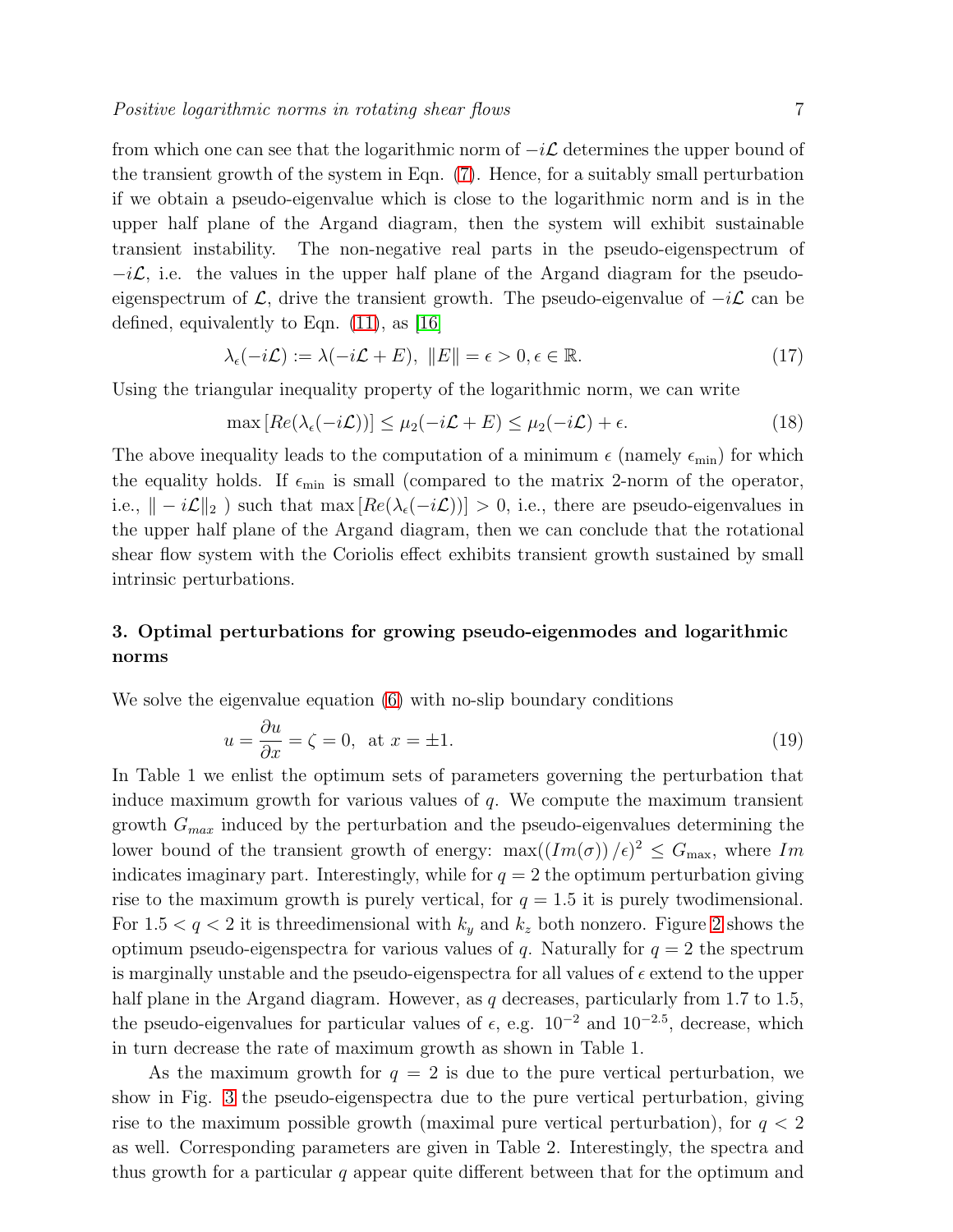vertical perturbation (particularly for smaller values of  $q$ ). This is due to the Coriolis effect generating epicyclic oscillations appeared in the later case, which is responsible for hindering growing pseudo-eigenmodes. Note that the energy growth due to pure vertical perturbation is bounded by the dynamics of the system and is independent of  $R_e$ . In Fig. [4](#page-11-0) we compare pseudo-eigenspectra of the flow with  $q = 1.5$  and 1.99 for two different values of  $R_e$  and find them very similar, reflecting their independence of  $R_e$  under pure vertical perturbation.

Table 3 shows the minimum perturbation  $(\epsilon_{\min})$  for which the logarithmic norm rate of growth is approached. It may be noted that  $\epsilon_{\min} \ll ||-i\mathcal{L}||_2$ . Also, at  $q=2$ the flow is most susceptible to transient growth since the required perturbation is the least. A decrease in q reduces the susceptibility to transient growth as the magnitude of the required perturbation increases. However,  $\epsilon_{\min}$  is still quite small even for  $q = 1.5$ , assuring local instability and sustained turbulence.

#### 4. Summary and Conclusions

While the existence of unstable pseudo-eigenmodes favors instability and then plausible turbulence under finite amplitude perturbation, the question remained whether the local instability is sustained or not. The present analysis argues that the rotating shear flows with the Coriolis force not only exhibit unstable pseudo-eigenmodes under suitable small perturbations, but also the growth rate in the pseudo-eigenmodes approaches a strictly positive logarithmic norm and thus assures feedback of instability as an intrinsic property of the flows. Therefore, a very small amplitude of perturbation is able to trigger instability and then plausible turbulence in the system. In lieu of linear instabilities (of hydrodynamic and hydromagnetic origin) unstable pseudo-eigenmodes repopulating the growing disturbance assure sustained turbulence. This argues, for the first time, in favor of sustained hydrodynamic instability and then turbulence in a rotating Couette like flow, when angular momentum increases and angular velocity decreases with radius. This is practically the flow of many astrophysical systems, e.g. accretion disc around compact objects, some active galactic nuclei, star-forming systems. This is possible to conceive because of the non-self adjoint nature of underlying operator, giving rise to the non-normal eigenmodes and hence unstable pseudo-eigenspectrum and positive logarithmic norms. Note that molecular viscosity is too small to explain the observed accretion efficiencies in the systems mentioned above. Therefore, any viscosity is expected to arise due to turbulence in the flow. Hence, in absence of any linear instability in the Keplerian accretion flows, existence of small perturbations triggering local transient growth rates of the order of logarithmic norm, which is strictly positive for the associated spatial operator matrix, resolve the question of instability and corresponding feedback process which replenish the growth to an ultimate turbulence state. This is a new alternate picture of turbulence arousal in astrophysical flows explaining the transport of mass inward removing angular momentum outward, particularly when transport due to the nonlinearly developed MRI is expected to be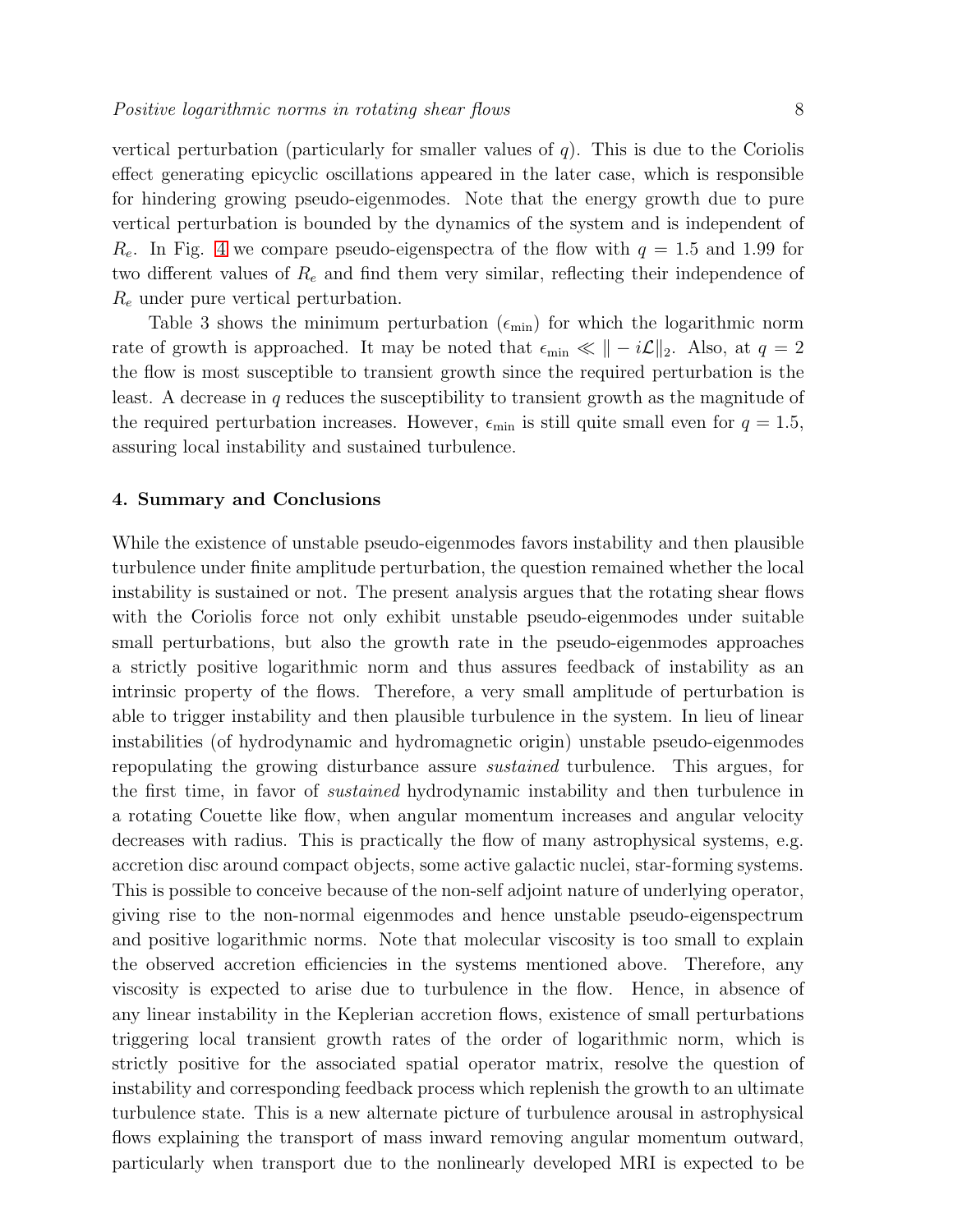| Table 1 |                                                               |          |             |                                                              |                        |  |  |
|---------|---------------------------------------------------------------|----------|-------------|--------------------------------------------------------------|------------------------|--|--|
|         | Parameters for optimal/maximal perturbation with $R_e = 2000$ |          |             |                                                              |                        |  |  |
| q       | $k_y$                                                         | $k_z$    |             | $G_{max}$ max $([Im(\sigma)]/\epsilon)^2$ max $[Im(\sigma)]$ |                        |  |  |
| 1.5     | $\overline{1.2}$                                              | $\theta$ | 21.67       | 2.81                                                         | 0.165                  |  |  |
| 1.7     | 1.05                                                          | 0.6      | 23          | 2.95                                                         | 0.159                  |  |  |
| 1.99    | 0.14                                                          |          | 1.64 174.43 | 38.11                                                        | $4.285 \times 10^{-2}$ |  |  |
| റ       |                                                               | 1 66     |             | 2199.96                                                      | $3.56 \times 10^{-3}$  |  |  |

| $\mathcal{L}$ |  | - 1.66 | 4661 | 2199.96 | $3.56 \times 10^{-3}$ |  |
|---------------|--|--------|------|---------|-----------------------|--|
|               |  |        |      |         |                       |  |
| Table 2       |  |        |      |         |                       |  |

Parameters for maximal pure vertical perturbation with  $R_e = 2000$ 

|     | $k_z$        | $G_{max}$       | $\max\left(\left[\operatorname{Im}(\sigma)\right]/\epsilon\right)^2$ max $\left[\operatorname{Im}(\sigma)\right]$ |                        |
|-----|--------------|-----------------|-------------------------------------------------------------------------------------------------------------------|------------------------|
| 1.5 |              | 2.5 3.84        | 1.54                                                                                                              | 0.945                  |
|     | 1.7 2.4 6.31 |                 | 2.15                                                                                                              | 0.516                  |
|     |              | 1.99 1.9 1.53.4 | 42.74                                                                                                             | $5.419 \times 10^{-2}$ |
|     | -1.66        | 4661            | 2199.96                                                                                                           | $3.56 \times 10^{-3}$  |

|                                                                       | Table 3 |  |
|-----------------------------------------------------------------------|---------|--|
| Minimum perturbation for logarithmic norm growth rate at $R_e = 2000$ |         |  |

| a    | $k_y$    | $k_z$ | $\mu_2(-i\mathcal{L})$ | $\epsilon_{\rm min}$         | $  -i\mathcal{L}  _2$ |
|------|----------|-------|------------------------|------------------------------|-----------------------|
| 1.5  | 1.2      |       | 1.1830                 | $4.05 \times 10^{-2}$        | 5.1063                |
|      | 1.7 1.05 | 0.6   | 1.0430                 | $1.05 \times 10^{-2}$        | 5.0079                |
| 1.99 |          |       | $0.14$ 1.64 $0.3851$   | $1.98 \times 10^{-3}$        | 5.0089                |
|      |          |       | 1.66 0.3632            | $1.86 \times 10^{-5}$ 5.0087 |                       |

very small [\[4\]](#page-8-3) in experimental setups with small magnetic Prandtl number.

### Acknowledgments

The authors would like to thank the referee for his/her comments which helped to improve the presentation of the paper. Two of the authors (BM, RM) were supported in part by DST grant SR/S2HEP12/2007 funded by government of India. Another author (SR) was partially supported by the IISc Mathematics Initiative (IMI) programme.

### <span id="page-8-0"></span>References

- <span id="page-8-1"></span>[1] Trefethen, L., Trefethen, A., Reddy, S., Driscoll, T.: Science 578, 261 (1993)
- <span id="page-8-2"></span>[2] Mukhopadhyay, B., Afshordi, N., Narayan, R.: ApJ 629, 383 (2005)
- <span id="page-8-3"></span>[3] Balbus, S.A., Hawley, J.F.: ApJ 376, 214 (1991)
- <span id="page-8-4"></span>[4] Umurhan, O.M., Menou, K., Regev, O.: Phys. Rev. Lett. 98, 4501 (2007)
- <span id="page-8-5"></span>[5] Mahajan, S.M., Krishan, V.: ApJ 682, 602 (2008)
- [6] Mukhopadhyay, B.: IJMPD 17, 467 (2008)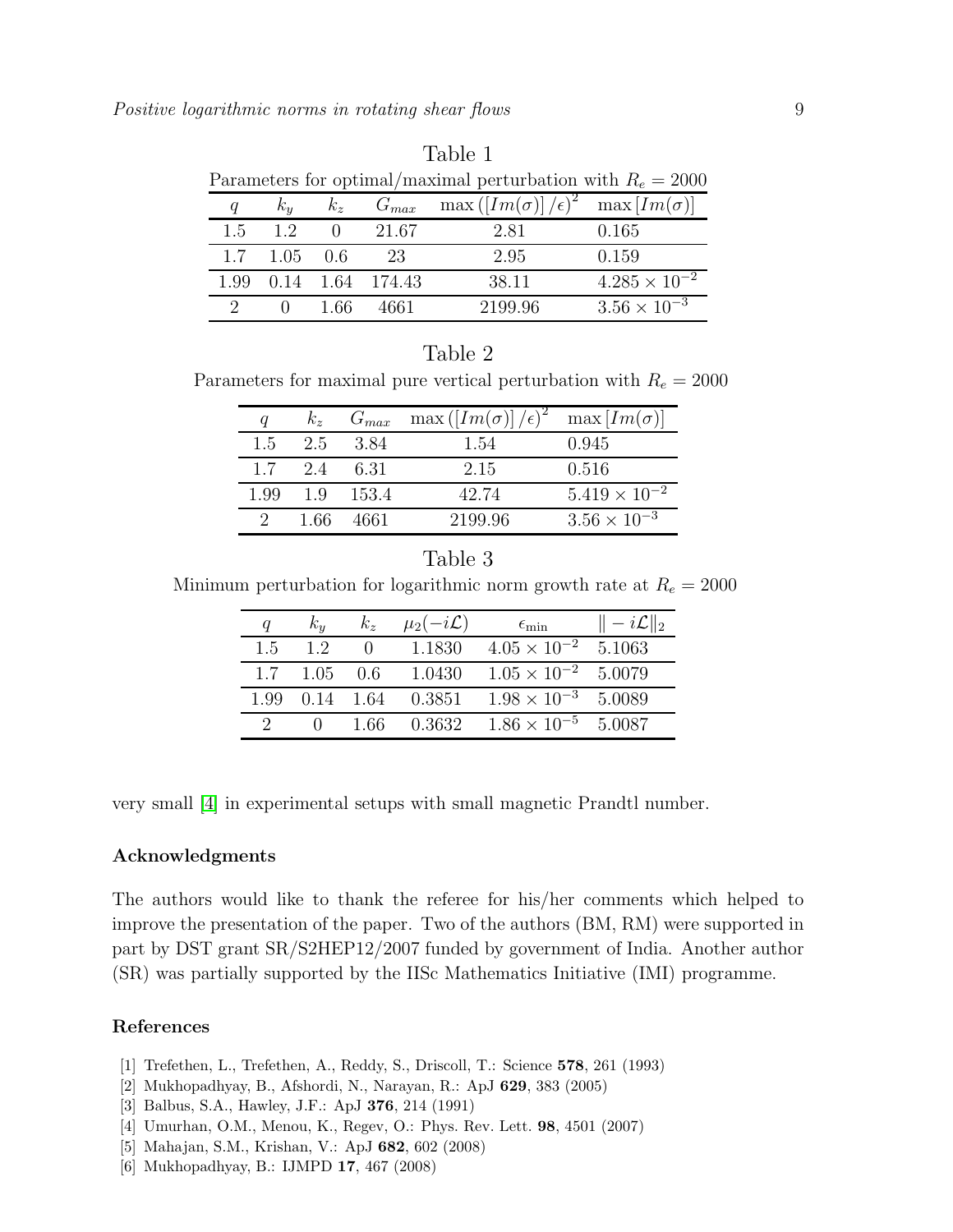

<span id="page-9-10"></span>**Figure 2.** Pseudo-eigenspectra of the flow under optimum perturbation when  $R_e$  = 2000 for  $q = 2$  (upper-left),  $q = 1.99$  (upper-right),  $q = 1.7$  (lower-left),  $q = 1.5$  (lowerright). Various curves in each figure sequentially from outside to inside respectively indicate results with  $\epsilon = 10^{-1}, 10^{-1.5}, 10^{-2}, 10^{-2.5}$ .

- <span id="page-9-1"></span><span id="page-9-0"></span>[7] Mukhopadhyay, B.: ApJ 653, 503 (2006)
- <span id="page-9-2"></span>[8] Mukhopadhyay, B., Saha, K.: RAA to appear (2010)
- <span id="page-9-3"></span>[9] Bech, K., Andersson, H.: J. Fluid Mech. 347, 289 (1997)
- <span id="page-9-4"></span>[10] Craik, A.: J. Fluid Mech. 198, 275 (1989)
- <span id="page-9-5"></span>[11] Salhi, A.: Theoret. Comput. Fluid Dyn. 15, 339 (2002)
- <span id="page-9-6"></span>[12] Bradshaw, P.: J. Fluid Mech. 36, 177 (1969)
- <span id="page-9-7"></span>[13] Salhi, A., Cambon, C.: Phys. Rev. E 81, 026302 (2010)
- <span id="page-9-9"></span>[14] Johnson, B. M., Gammie, C. F.: Astrophys. J. 626, 978 (2005)
- [15] Hairer, E., Nørsett, S.P., Wanner, G.: Solving Ordinary Differential Equations I:Non-Stiff Problems.  $2^{nd}$  edition, Springer-Verlag (1993)
- <span id="page-9-8"></span>[16] Trefethen, L.N., Embree, M.: Spectra and Pseudospectra: The Behavior of Nonnormal Matrices and Operators. Princeton University Press (2005)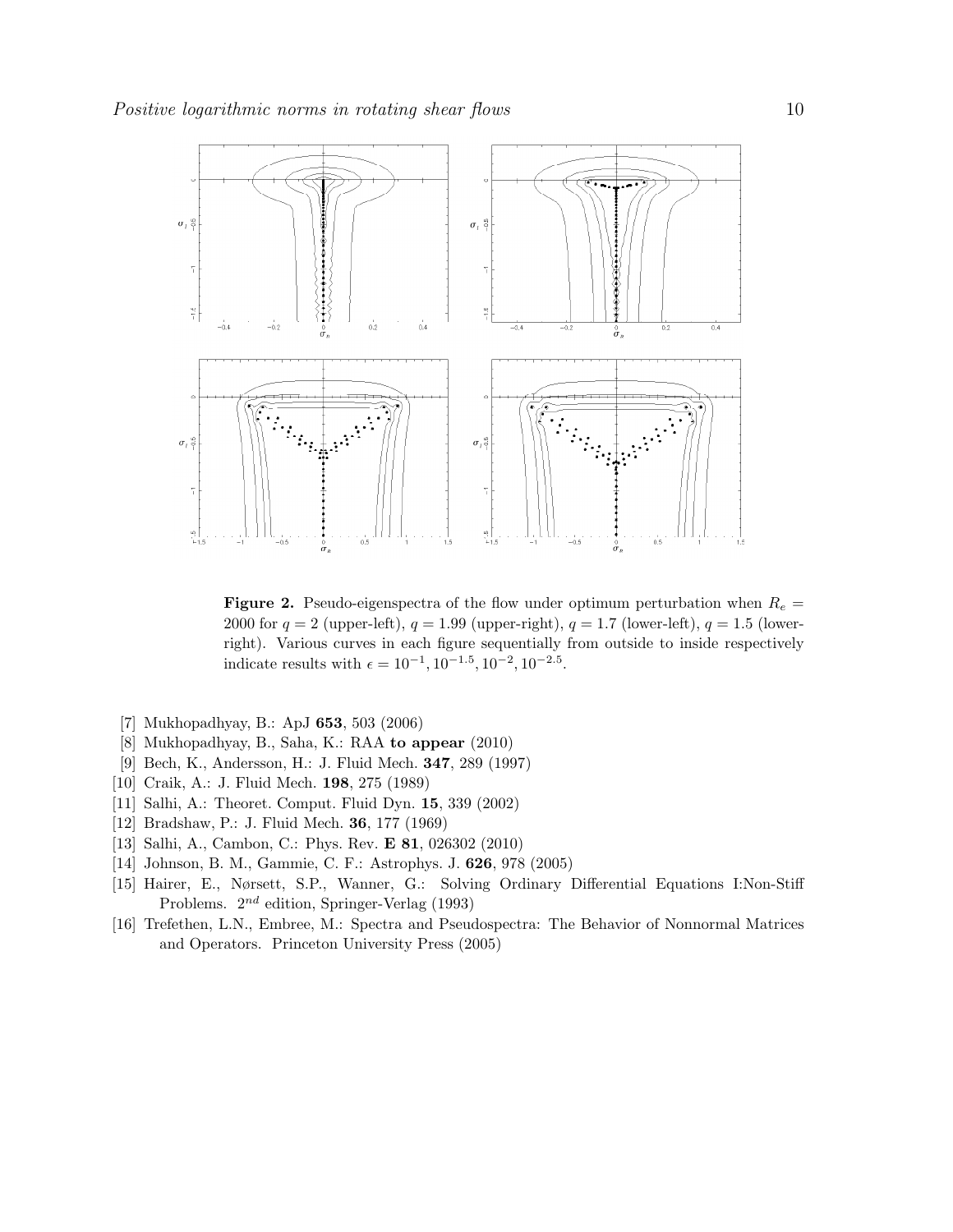

<span id="page-10-0"></span>Figure 3. Pseudo-eigenspectra of the flow under maximal pure vertical perturbation when  $R_e = 2000$  for  $q = 1.99$  (upper-left),  $q = 1.7$  (upper-right),  $q = 1.5$  (lower-left). Various curves in each figure sequentially from outside to inside respectively indicate results with  $\epsilon = 10^{-1}, 10^{-1.5}, 10^{-2}, 10^{-2.5}$ .